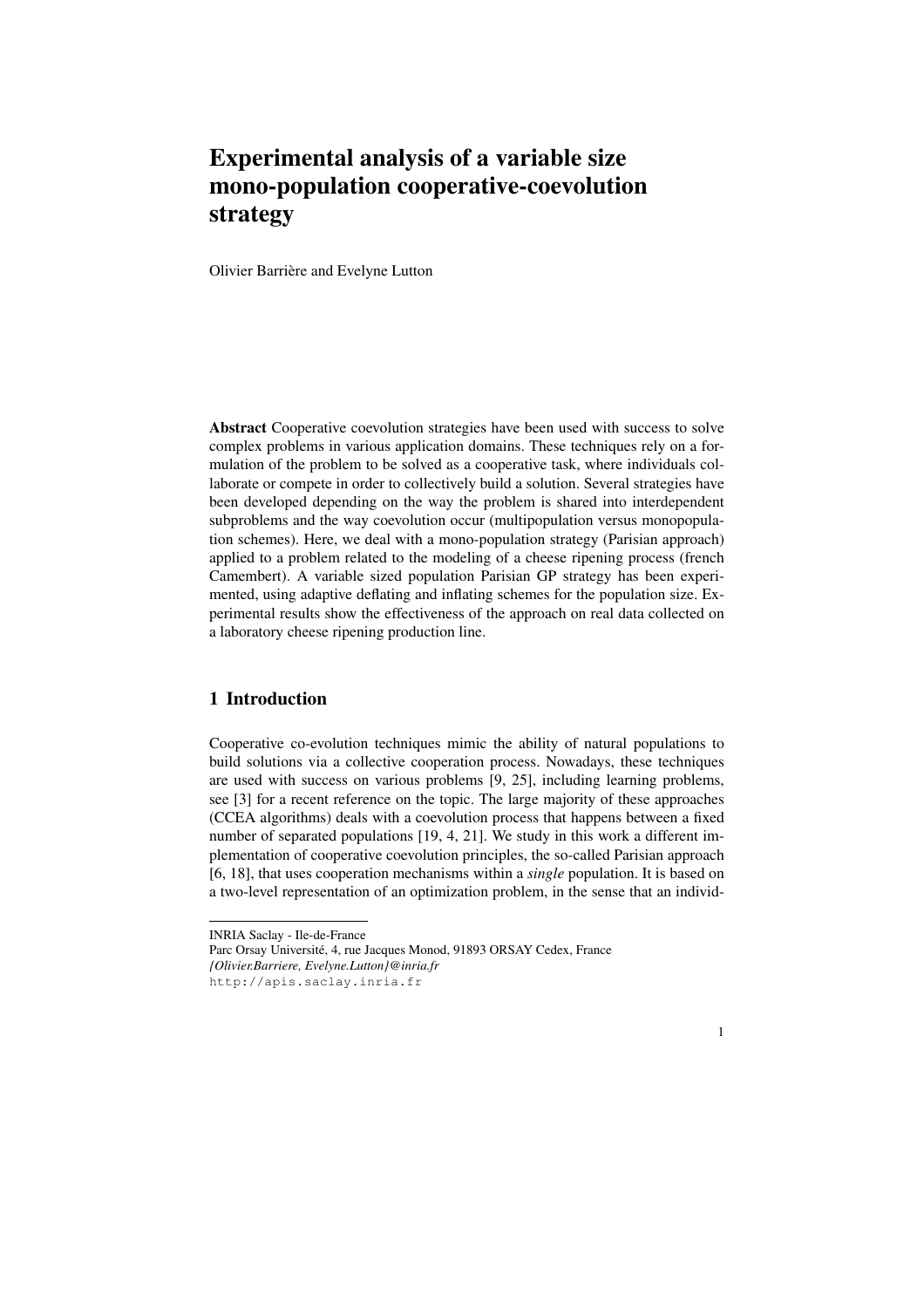ual of a Parisian population represents only a part of the solution to the problem. An aggregation of multiple individuals must be built in order to obtain a solution to the problem. In this way, the co-evolution of the whole population (or a major part of it) is favoured instead of the emergence of a single best individual, as in classical evolutionary schemes. The motivation is to make a more efficient use of the genetic search process, and reduce the computational expense. Successful applications of such a scheme usually rely on a lower cost evaluation of the partial solutions (i.e. the individuals of the population), while computing the full evaluation only once at each generation (see figure 1).



Fig. 1 A Parisian EA: a monopopulation cooperative-coevolution

In this paper, we design a variable-sized population adaptive scheme and test it on real data provided by an experimental cheese ripening process. Various population sizing and resizing schemes have been studied in the literature for classical evolutionary schemes [15, 10]. It has been clearly stated that adaptive population size allows to build more efficient optimisation algorithms, by dynamically balancing the exploration and exploitation capabilities of the search, the gain in efficiency being measured in terms of number of fitness evaluations.

Common on-line population size adjustment schemes are related to the improvement of the best individual of the population, to the variance of population fitness, or rely on the notion of age and lifetime of individuals. There also exists strategies based on competing subpopulations, for example [23] proposed a scheme based on competing subpopulations: each subpopulation is running a different search strategy, and regularly compete with each other. The size of "good" strategies then increases while "bad" ones decreases, the sum of the sizes of all population being constant.

However, to the best of our knowledge, there exists no work of this type for cooperative-coevolution schemes. The strategy we experiment in this paper for monopopulation cooperative-coevolution relies on the notion of global fitness improvement, and allows to allocate less local fitness evaluations to obtain a better result *in*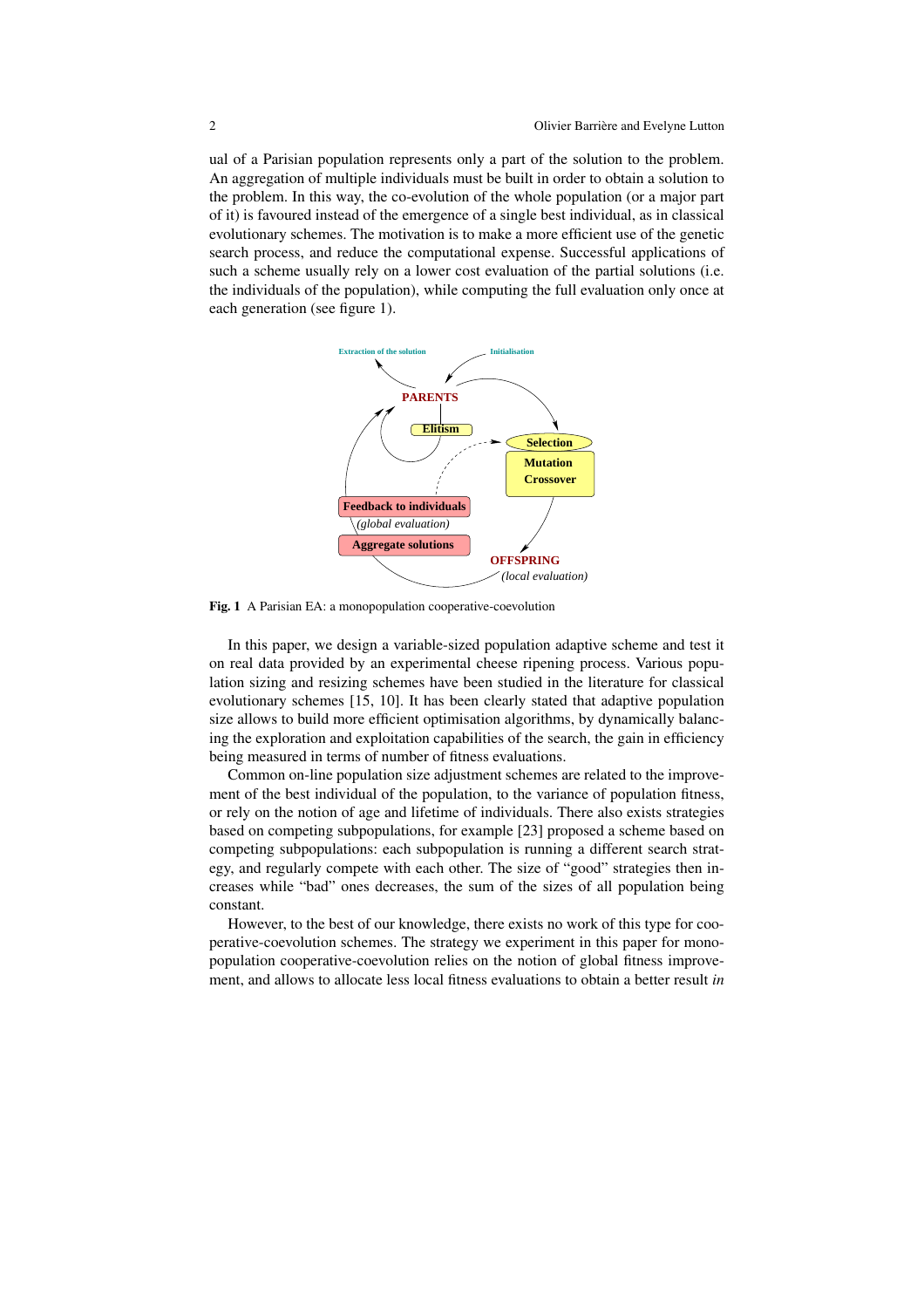Experimental analysis of a variable size cooperative-coevolution strategy 3

*fine*. Tests have been performed in order to evaluate the improvements due to population deflation, then to population deflation + inflation, in comparison to a constant population size scheme.

The paper is organised as follows: section 2 describes the experimental framework<sup>1</sup>, and the Parisian GP implementation for phase prediction, that serves as a basis for testing the adaptive population sizing schemes we propose. This scheme is described in section 3. The experimental analysis of section 4 proves the effectiveness of the population deflation and population deflation + inflation schemes. Conclusions and future works are detailed in section 5.

## 2 Cooperative-coevolution learning on agrifood data

The successful use of evolutionary optimisation methods in general and genetic programming (GP) in particular for the resolution of complex problems related to agrifood has been attested by various recent publications [2, 11, 24]. In the present work, we deal with a cheese ripening process: The cheese, during ripening, is an ecosystem that is extremely complex to be modeled as a whole, and where human experts operators have a decisive role. The modifications of substrate under the action of several populations of micro-organisms is only partially known, and various macroscopic models have been experimented to embed expert knowledge, like expert systems [13], neural networks [14], mechanistic models [22], or dynamic Bayesian networks [5]. The major problem common to these techniques is related to the sparseness of available data: collecting experimental data is a long and difficult process, and resulting data sets are often uncertain or even erroneous. The precision of the resulting model is often limited by the small number of valid experimental data, and parameter estimation procedures have to deal with incomplete, sparse and uncertain data.

In a previous contribution we compared a Bayesian network model whose structure has been built using expert knowledge with evolved GP estimators. Two strategies have been considered: a "classical" GP and a cooperative/coevolutive GP strategy, see [1]. Experimental results proved the efficacy of GP approaches to estimate the phase parameter of the process (currently made "at hand" in industrial production lines).

<sup>&</sup>lt;sup>1</sup> This study is part of the large INCALIN research project, whose goal is the modeling of agrifood industrial processes. It is supported by the French ANR-PNRA fund.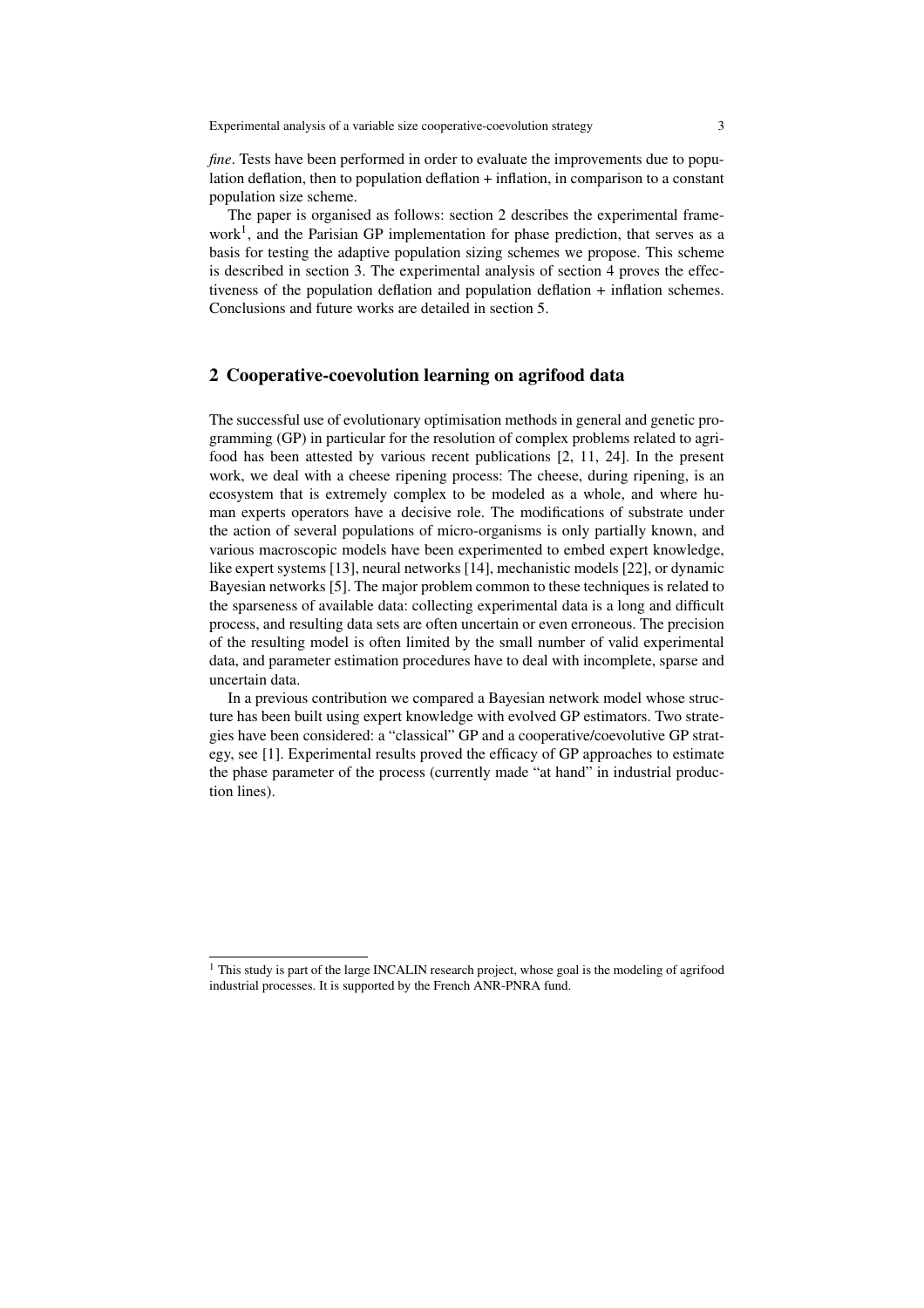# *2.1 The test-problem: phase estimation of a Camembert-cheese ripening process*

For soft-mould cheese ripening, relationships between microbiological and physicochemical changes depend on environmental conditions (*e.g.* pH, temperature, relative humidity ...) [16] and influence the quality of ripened cheeses [17].

A ripening expert is able to estimate the current state of the process, and control decisions are then generally based on this subjective but robust expertise. The ripening process is usually divided in four phases:

- **Phase 1** is a drying process: the surface of cheese is initially very wet and progressively gets a rather dry aspect.
- Phase 2 corresponds to the apparition of a *P. camembertii*-coat, *i.e* the white-coat of Camembert.
- **Phase 3** is characterized by the thickening of the creamy under-rind.
- Phase 4 let appear strong ammoniac smell and dark brown colour on the cheese.

The expert's knowledge is obviously not limited to these four stages. But the identification of these stages help to evaluate the whole dynamics of ripening and to detect some drift from the standard evolution.

## *2.2 Phase estimation using a Parisian GP*

A Genetic Programming approach is used to search for a convenient formula that links micro-organisms proportions to the phase at each time step *t* (static model), without *a priori* knowledge of the phase at  $t - 1$ .

Instead of searching for a phase estimator as a single monolithic function, phase estimation can actually be split into four combined (and simpler) phase detection trees as shown on figure 2. The structures searched are binary output functions (or binarised functions) that characterize one of the four phases. The population is then split into four classes such that individuals of class *k* are good at characterizing phase *k*. Finally, a global solution is made of at least one individual of each class, in order to be able to classify the sample into one of the four previous phases via a voting scheme detailed at the end of this section.

#### 2.2.1 Search space and local fitness measurements

The derivatives of four variables are considered<sup>2</sup>, i.e. the derivative of  $pH$  (acidity), *la* (lactose proportion), *Km* and *Ba* (two lactic acid bacteria proportions). We search for formulas of type:  $I\left(\frac{\partial pH}{\partial t}\right)$  $\frac{pH}{\partial t}$ ,  $\frac{\partial Ia}{\partial t}$ ,  $\frac{\partial Km}{\partial t}$ ,  $\frac{\partial Ba}{\partial t}$ ) with real outputs mapped to binary outputs, via a sign filtering:  $(I() > 0) \rightarrow 1$  and  $(I() \leq 0) \rightarrow 0$ .

 $2$  It has been shown in a previous work that these parameters are relevant to estimate the phase [1, 20]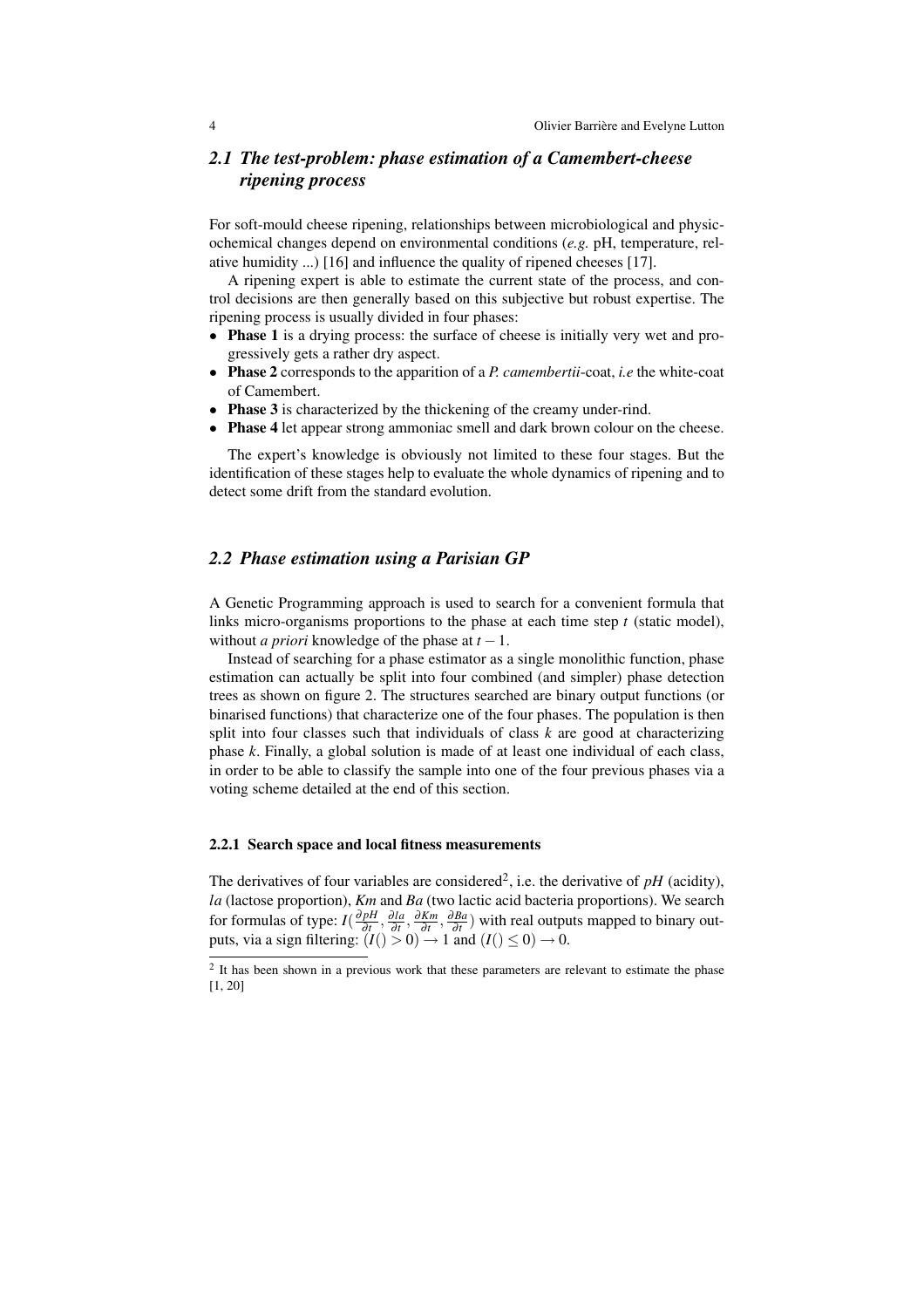

Fig. 2 Phase estimation using a Parisian GP. Four classes of phase detectors are defined: individuals of class *k* are good at characterizing phase *k*.

The function set is made of arithmetic operators: {+,−,∗, /,ˆ,*log*}, with protected / and *log*. The terminal set is made of the four partial derivatives plus real constants. The constant's values are not limited, but randomly initialised using one of the following laws  $\mathcal{U} [0,1], -\mathcal{U} [0,1], \mathcal{N} (0,1)$ , also randomly chosen. ( $\mathcal{U}$  is the uniform law, and  $N$  the normal law)

Using the available samples of the learning set, four values can be computed, in order to measure the capability of an individual *I* to characterize each phase:

$$
k \in \{1,2,3,4\} \quad F_k(I) = 3 \sum_{i,phase=k} \frac{I(sample(i))}{\#Samples_{phase=k}} - \sum_{i,phase \neq k} \frac{I(sample(i))}{\#Samples_{phase \neq k}}
$$

i.e. if I is good for representing phase k, then  $F_k(I) > 0$  and  $F_{\neq k} < 0$ The local fitness value, *to be maximised*, is a combination of three factors:

$$
LocalFit = max{F1, F2, F3, F4} × \frac{\#Ind}{\#IndPhaseMax} × \frac{NbMaxNodes}{NbNodes} \Big|_{if NbNodes > NbMaxNodes}
$$

The first factor is aimed at characterising if individual *I* is able to distinguish one of the four phases, the second factor tends to balance the individuals between the four phases (#*IndPhaseMax* is the number of individuals representing the phase corresponding to the *argmax* of the first factor and #*Ind* is the total number of different individuals in the population) and the third factor is a parsimony factor in order to avoid large structures. *NbMaxNodes* has been experimentally tuned (currently fixed to 15) in order to limit the size of the trees (in term of number of nodes).

### 2.2.2 Genetic operators

Genetic operators are classical GP operators, i.e. tree crossover via exchange of subtrees, and subtree and point mutations (see table 1). Real values are considered separately and undergo a real mutation with probability *prm* as a multiplicative perturbation according to a  $\chi^2$  law of parameter *N*, parameters vary linearly with generations, see [1].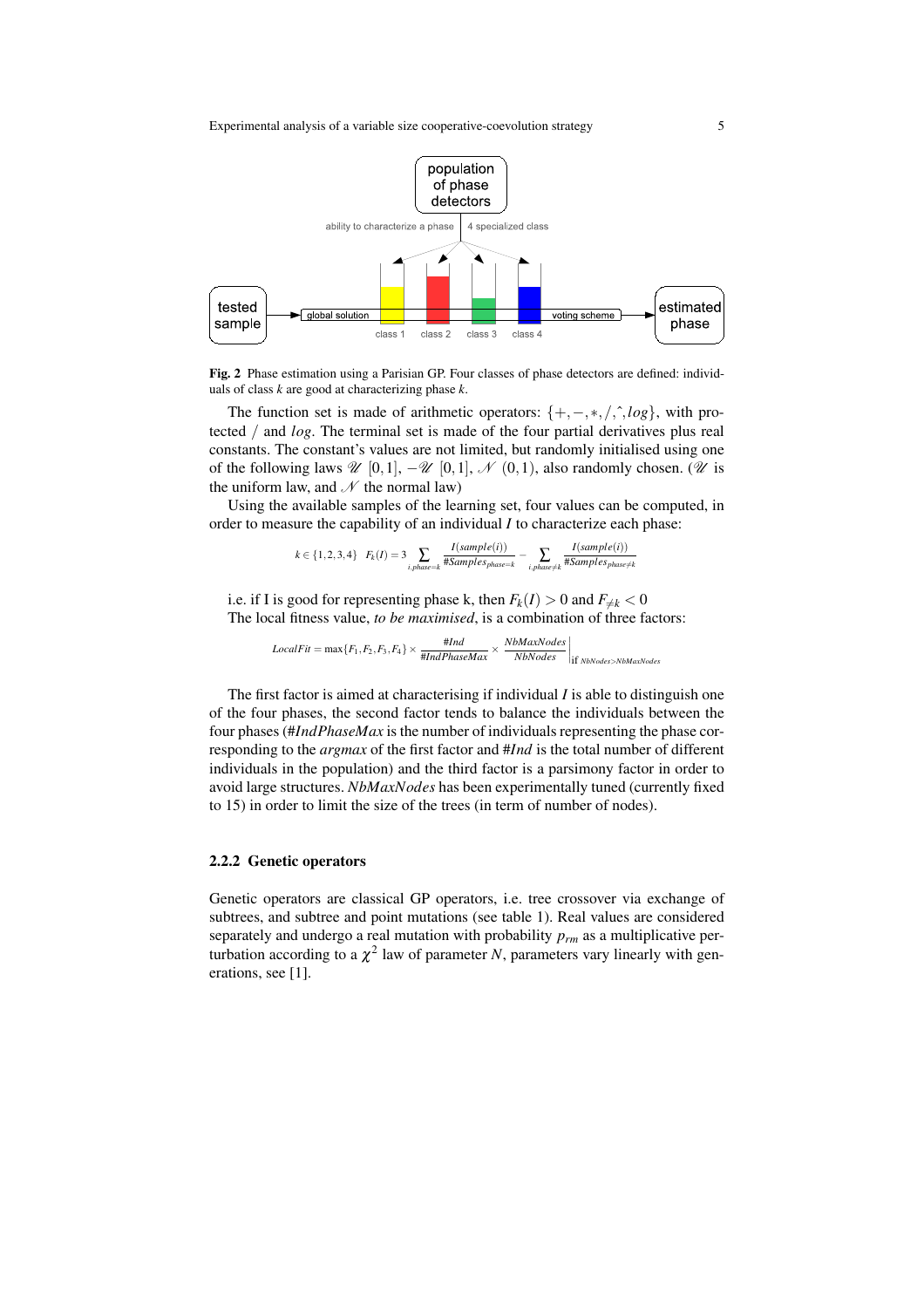| From | to                | probability                             |
|------|-------------------|-----------------------------------------|
|      | operator operator | 0.1                                     |
|      | variable variable | 0.1                                     |
|      | variable constant | 0.05                                    |
|      | constant variable | 0.05                                    |
|      |                   | constant constant $p_{rm}$ : 0.1 to 0.5 |
|      |                   | $N: 1$ to 1000                          |

Table 1 Probabilities of point mutation operators

## 2.2.3 Sharing distance

The set of measurements  $\{F_1, F_2, F_3, F_4\}$  provides a simplified representation in  $\mathbb{R}^4$ of the discriminant capabilities of each individual. As the aim of a Parisian evolution is to evolve distinct subpopulations, each being adapted to one of the four subtasks (i.e. characterize one of the four phases), it is natural to use an euclidean distance in this four dimensional phenotype space, as a basis of a simple fitness sharing scheme [8].

#### 2.2.4 Aggregation of partial solutions and global fitness measurement

At each generation, the population is shared in four classes corresponding to the phase each individual characterises the best (i.e. the argmax of max ${F_1, F_2, F_3, F_4}$ ) for each individual). The 5% best of each class are used via a voting scheme to decide the phase of each tested sample<sup>3</sup> (see figure 2). The global fitness measures the proportion of correctly classified samples on the learning set:

$$
GlobalFit = \frac{\sum_{i=1}^{learning\_set} CorrectEstimations}{#Samples}
$$

The global fitness is then distributed as a multiplicative bonus on the individuals who participated in the vote:  $LocalFit' = LocalFit \times (GlobalFit + 0.5)^{\alpha}$ .

As *GlobalFit*  $\in$  [0,1], multiplying by *(GlobalFit* + 0.5) > 1 corresponds to a bonus. The parameter  $\alpha$  varies along generations, for the first generations (a third of the total number of generations)  $\alpha = 0$  (no bonus), and then  $\alpha$  linearly increases from 0.1 to 1, in order to help the population to focus on the four peaks of the search space.

<sup>&</sup>lt;sup>3</sup> This scheme may also yield a confidence level of the estimation. This measurement is not yet exploited but can be used in future developments of the method.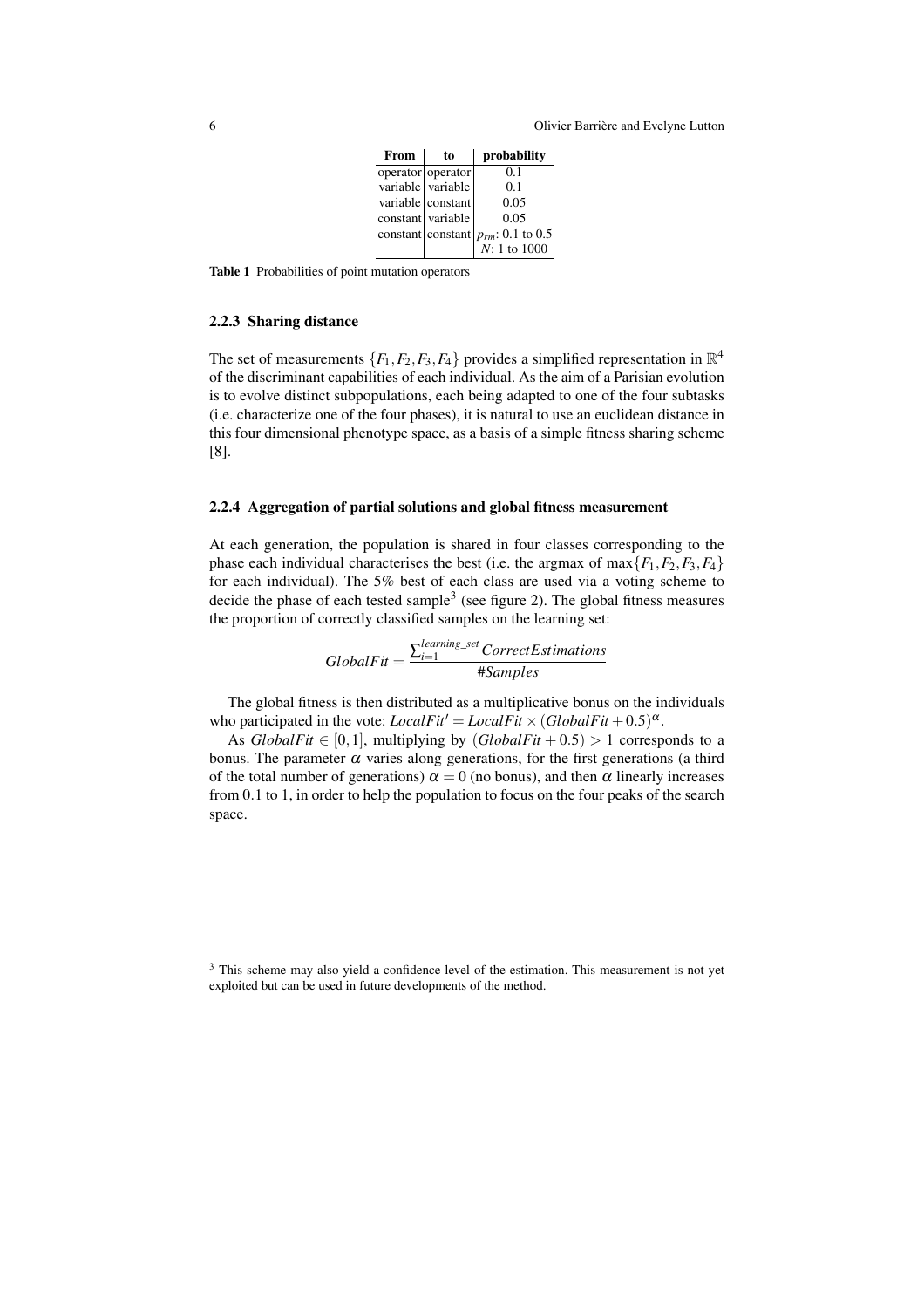## 3 Variable size population strategies

## *3.1 Population size decrease scheme*

## 3.1.1 Local fitness measurements

Several fitness measures are actually used to rate individuals, namely the raw fitness *raw fitness*, i.e. the set of four values  $\{F_1, F_2, F_3, F_4\}$ , that measure the ability of the individual to characterize each phase, the local fitness  $local fitness =$ max(*raw f itness*) which represents the best characterised phase, and the adjusted fitness  $adjfitness = \frac{localfitness}{\mu} \times \frac{\#IndPhaseMax}{\#Ind} \times \frac{\#NodesMax}{\#Nodes} \times bonus^{\alpha}$ , which includes sharing, balance, parsimony and global fitness bonus terms.

## 3.1.2 Redundancy - Diversity's hidden iceberg

Because of the binarised output which only takes into account the sign of the identification function  $I($ ), several individuals may have the same raw fitness. This is often the case at the end of the evolution, which causes a loss of diversity.

#### 3.1.3 Clustering

The idea is to group individuals having the same *raw fitness* into clusters. Then, inside each cluster, individuals are sorted according to their number of nodes as described in figure 3. The first and best one is the one with the smallest number of nodes.



Fig. 3 Population clustering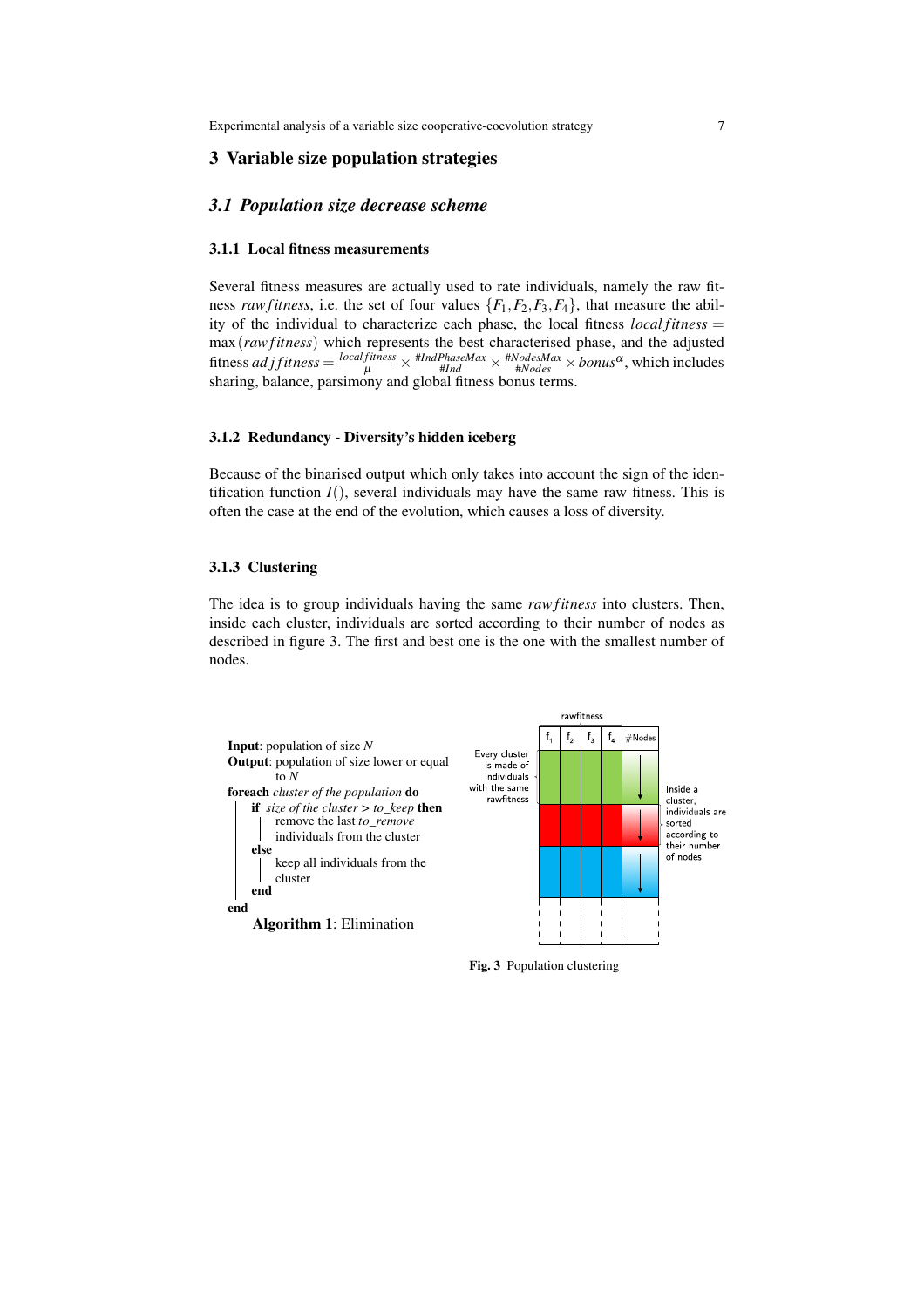## 3.1.4 Elimination rules

Useless individuals elimination allows to decrease the population size: An individual is considered as useless if it belongs to a big cluster and has a large number of nodes. The elimination rule depends on two parameters (*to*\_*keep* and *to*\_*remove*), in order to tune the decreasing speed of the population while keeping enough diversity. The elimination procedure is called at the end of each generation, the detailed procedure is given in algorithm 1: if a cluster has less than *to*\_*keep* individuals, they are all kept, and if it has more, only the last *to*\_*remove*, having the largest number of nodes, are removed. Typical values of these parameters are *to*\_*keep* = 7 and  $to$ *\_remove* = 1.

## 3.1.5 Fair play comparison

In order to fairly compare different schemes, results will be indexed with the number of new individuals evaluations instead of the number of generations. As a consequence, for the same cost (i.e the same total number of evaluations) a decreasing size population scheme "uses" more generations.

## *3.2 Partial restart scheme: deflating and inflating the population*

## 3.2.1 Stagnation

As we are dealing with a Parisian approach, it is necessary to distinguish local and global levels:

- the adjusted fitness is used as a basis for selection, crossover and mutation operators, associated to a first elitism mechanism which keeps in the population the four best individuals *of the current generation* (one per phase) based on the non adjusted fitness.
- at the end of each generation, the global fitness is computed and reinjected in the population as a bonus, combined with a second elitism mechanism, which keeps the four individuals *of the generation that yielded the best global fitness.*

Despite of local elitism and bonus mechanisms, the global fitness is not a monotonically increasing function. In particular, it often happens that a generation notably improves the global fitness, while the generations that follow are not able to keep it.

## 3.2.2 Partial restart

In order to avoid stagnation due to over-specialisation of the best individuals, we propose to periodically add "fresh blood" to the population (i.e. new random individuals) if a stagnation criterion is fulfilled. The corresponding algorithm uses one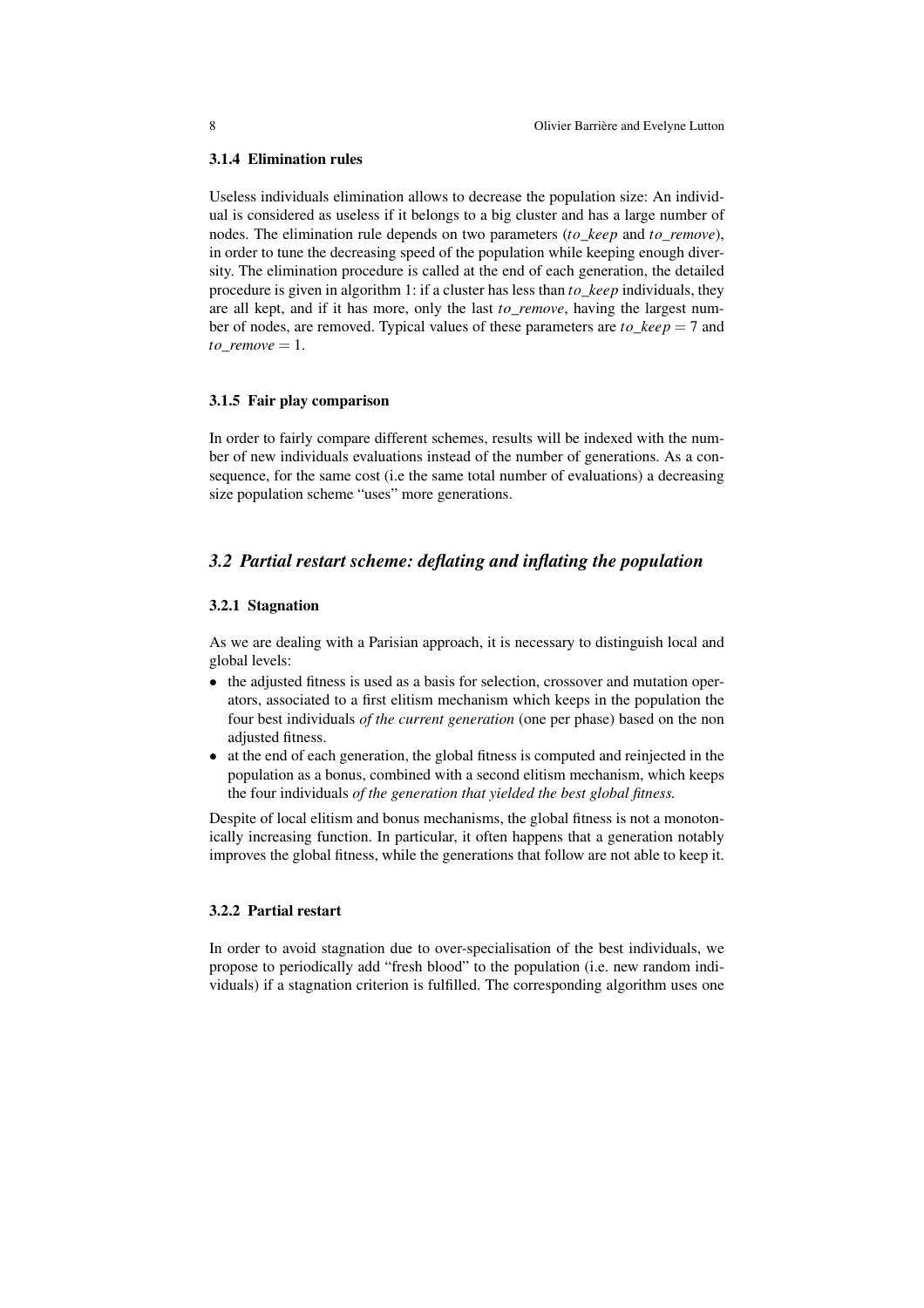Experimental analysis of a variable size cooperative-coevolution strategy 9

parameter denoted *to*\_*insert*, typically set to a lower value than *to*\_*keep*, see algorithm 2.



In this way, if a cluster of the old population is empty or has not enough elements according to a stricter rule than during the elimination process, it gets new elements. Moreover, the size of the subpopulation to be included being  $N_{max} - N$ , the final population is insured to be between *N* and *Nmax*.

## 3.2.3 Criterion of stagnation

If the last improvement of the global fitness is older (in terms of generations) than *stagnation*\_*threshold*, then the partial restart is triggered.

### 3.2.4 Deflation-inflation scheme

It is made of the following steps (see figure 4):

- mutations and crossover yield a temporary population *tmppop*
- local fitness is computed on the temporary population: *local f itness*(*tmppop*)
- adjusted fitness is computed via sharing: *sharing*(*pop*+*tmppop*)
- **selection** of the *N* best individuals:  $pop =$ *survival*(*pop*+*tmppop*)
- elimination of the useless individuals with algorithm 1: *pop* = *elimination*(*pop*)
- global fitness computation of the global fitness of the population: *global f itness*(*pop*)
- partial restart if a stagnation criterion is met, using algorithm 2:  $pop = restart(pop)$



Fig. 4 Deflation-inflation scheme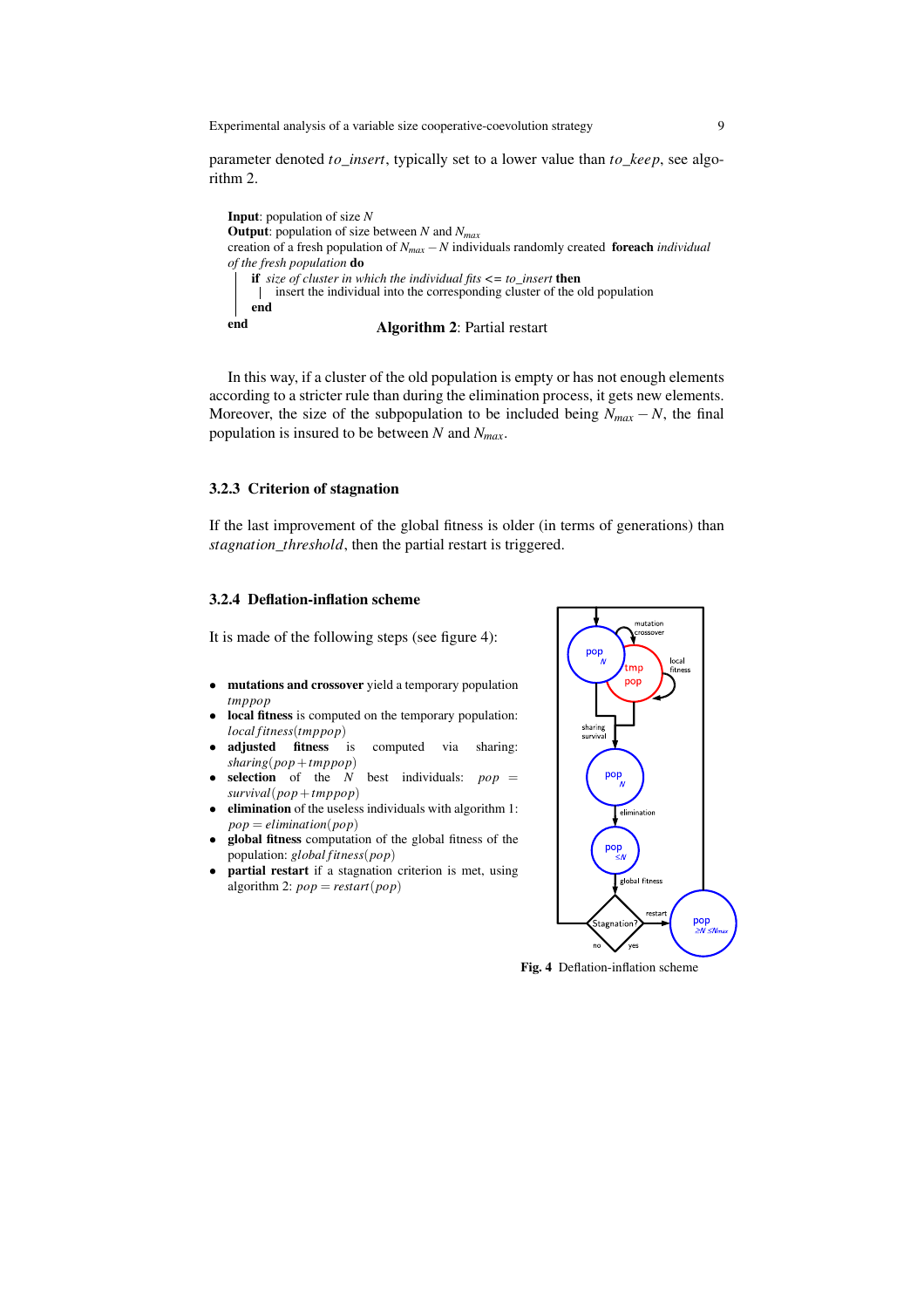# 4 Analysis

# *4.1 Experimental protocol*

Available Camembert ripening data have been collected from 16 experiments during 40 days each, yielding 575 valid measurements.<sup>4</sup> The derivatives of *pH*, *la*, *Km* and *Ba* have been averaged and interpolated (spline interpolation) for some missing days. Logarithms of these quantities are considered.

A statistical comparison between the three schemes is based on 100 runs. For each run, we share the 16 experiments into a learning set, made of 10 to 13 randomly chosen experiments, and a test set, made of the rest of the experiments. The three strategies are tested on the same sets during 50000 evaluations.

The parameters are detailed in table 2. The code has been developed in Matlab, using the GPLAB toolbox [12].

|                              | <b>Fixed size</b>                                                                          | <b>Deflating-only</b> | Deflating-inflating                  |  |  |
|------------------------------|--------------------------------------------------------------------------------------------|-----------------------|--------------------------------------|--|--|
| <b>Population size</b>       | 1000                                                                                       | 1000, then decreasing | 1000, then decreasing and increasing |  |  |
| <b>Clustering parameters</b> | none                                                                                       | $to\_keep = 7$        | $to\_keep = 7$                       |  |  |
|                              |                                                                                            | to remove $= 1$       | to remove $= 1$                      |  |  |
|                              |                                                                                            |                       | to insert $=$ 3                      |  |  |
| <b>Number of evaluations</b> | 50000                                                                                      |                       |                                      |  |  |
| <b>Sharing</b>               | $\sigma_{share} = 1$ on the first third of evaluations, then linear decrease from 1 to 0.1 |                       |                                      |  |  |
|                              | $\alpha_{share} = 1$ (constant)                                                            |                       |                                      |  |  |

Table 2 Parameters of the three strategies.

# *4.2 Results*

Medians, means and standard deviations have been computed for the percentage of correct classifications on the test and learning sets (see figure 5). Number of evaluations and number of generations to reach the best individual, as well as total number of generations for 50000 evaluations are presented in figure 5 and table 3.

Using the fixed sized population as a reference for comparisons, one observes on table 3 that the deflating-inflating scheme allows to gain almost  $+2\%$  on the test set, whereas the deflating-only scheme reaches almost the same score. The same conclusions can be drawn on the learning set. More precisely, on figure 5 it is to be noticed again that the classification on test set is better on average with the deflatinginflating scheme, but also that it has a narrowed range of values, i.e it fails less often.

<sup>4</sup> The data samples are relatively balanced except for phase 3, which has a longer duration, thus a larger number of samples: We got 57 representatives of phase 1, 78 of phase 2, 247 of phase 3 and 93 of phase 4.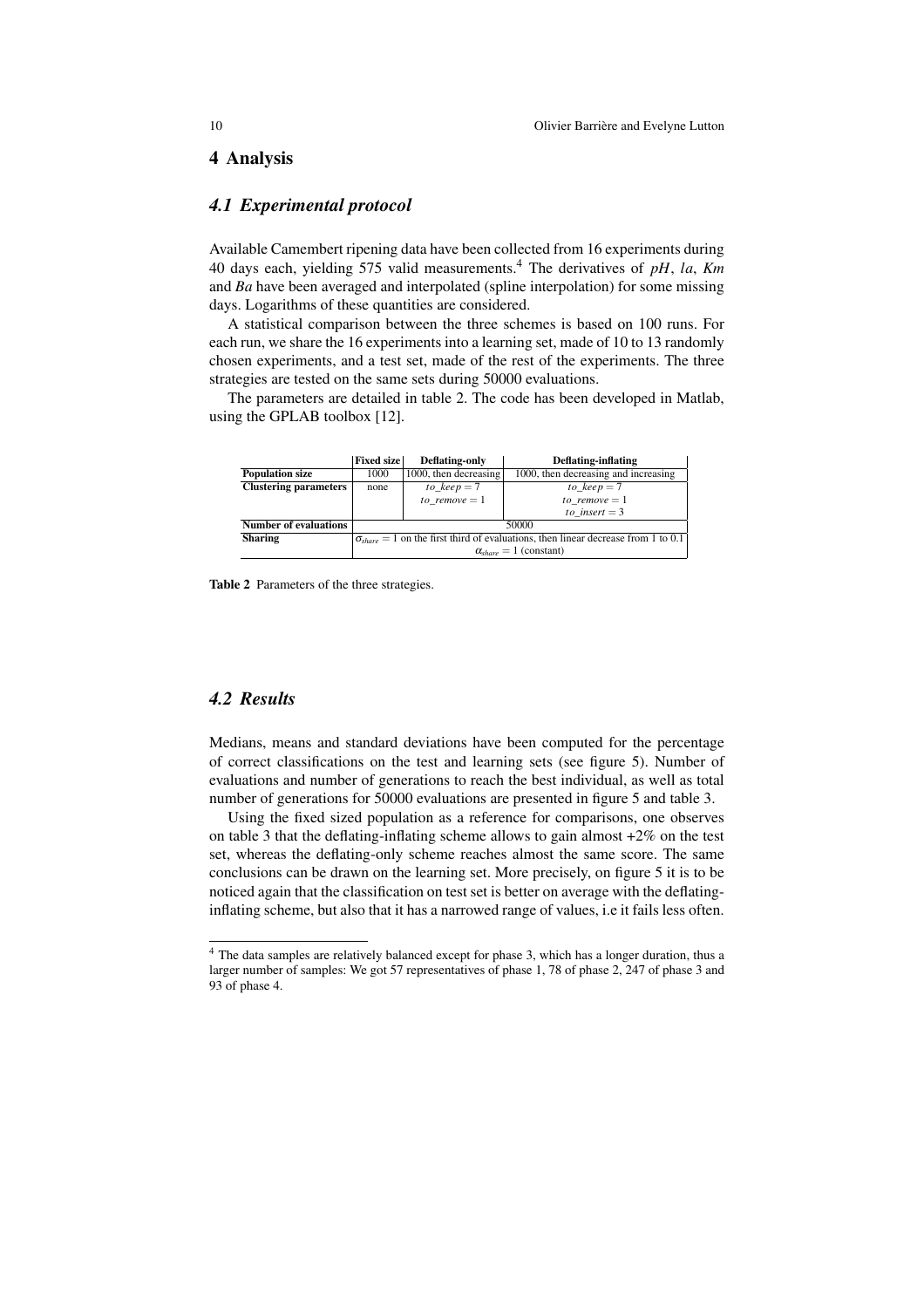

Fig. 5 Percentage of correct classification of the best individual on learning set (left) and number of evaluations needed to reach it (right), statistics are made on 100 runs.

|                                                              | <b>Fixed size</b> |                    |       | <b>Deflating-only</b>  |               |       | Deflating-inflating |        |       |
|--------------------------------------------------------------|-------------------|--------------------|-------|------------------------|---------------|-------|---------------------|--------|-------|
|                                                              | median            | mean               | std   | median                 | mean          | std   | median              | mean   | std   |
| Correct classification on the test set                       |                   | 70.59% 68.93%      | 8.48  | $68.51\%$ 68.69%       |               | 7.32  | $171.24\%$ 70.96%   |        | 7.95  |
| Correct classification on the learning set   79.49%   79.39% |                   |                    |       | 2.75   79.17%   78.76% |               | 3.26  | $ 80.33\% 80.09\% $ |        | 3.27  |
| Number of evaluations (best individual)                      | 23065             | 25866              | 14612 | 21073                  | 20827         | 12727 | 34324               | 33130  | 13637 |
| Number of generations (best individual)                      | 39                | 41.10              | 22.93 | 46                     | 68.29         | 94.74 | 70                  | 70.06  | 32.72 |
| Number of generations (total)                                | 74                | $75.\overline{26}$ |       | 269                    | 356.32 240.71 |       | 98                  | 100.87 | 12.52 |

Table 3 Experimental results of the three strategies

As far as the number of evaluations is considered, one notices on table 3 and figure 5 that decreasing the size of the population and then increasing it enables to reduce the stagnation effect (the best individual is reached far later). This stagnation effect is more visible with the deflating-only scheme, due to the fact that decreasing the size of the population also decreases its diversity.

#### 4.2.1 Analysis of variance

A one-way ANOVA has been used for comparing the means of the various testsamples<sup>5</sup>. It returns the p-value for the null hypothesis, that is "the two sets are samples of the same mean." We compare strategies two by two, first fixed versus deflating-only, then fixed versus deflating-inflating, and finally deflating-only versus deflating-inflating. Results are given in table 4

|                                            | <b>Fixed size VS</b><br><b>Deflating-only</b> | <b>Fixed size VS</b><br>Deflating-inflating | <b>Deflating-only VS</b><br>Deflating-inflating |
|--------------------------------------------|-----------------------------------------------|---------------------------------------------|-------------------------------------------------|
| Correct classification on the test set     | 0.8602                                        | 0.1627                                      | 0.0930                                          |
| Correct classification on the learning set | 0.2331                                        | 0.1921                                      | 0.0219                                          |
|                                            |                                               |                                             |                                                 |

Table 4 P-values

<sup>5</sup> This test supposes that the distributions of the samples are Gaussian, which is obviously not the case here. In the absence of additional hypotheses, the p-value however provides a quite good measurement of the similarities of samples distributions.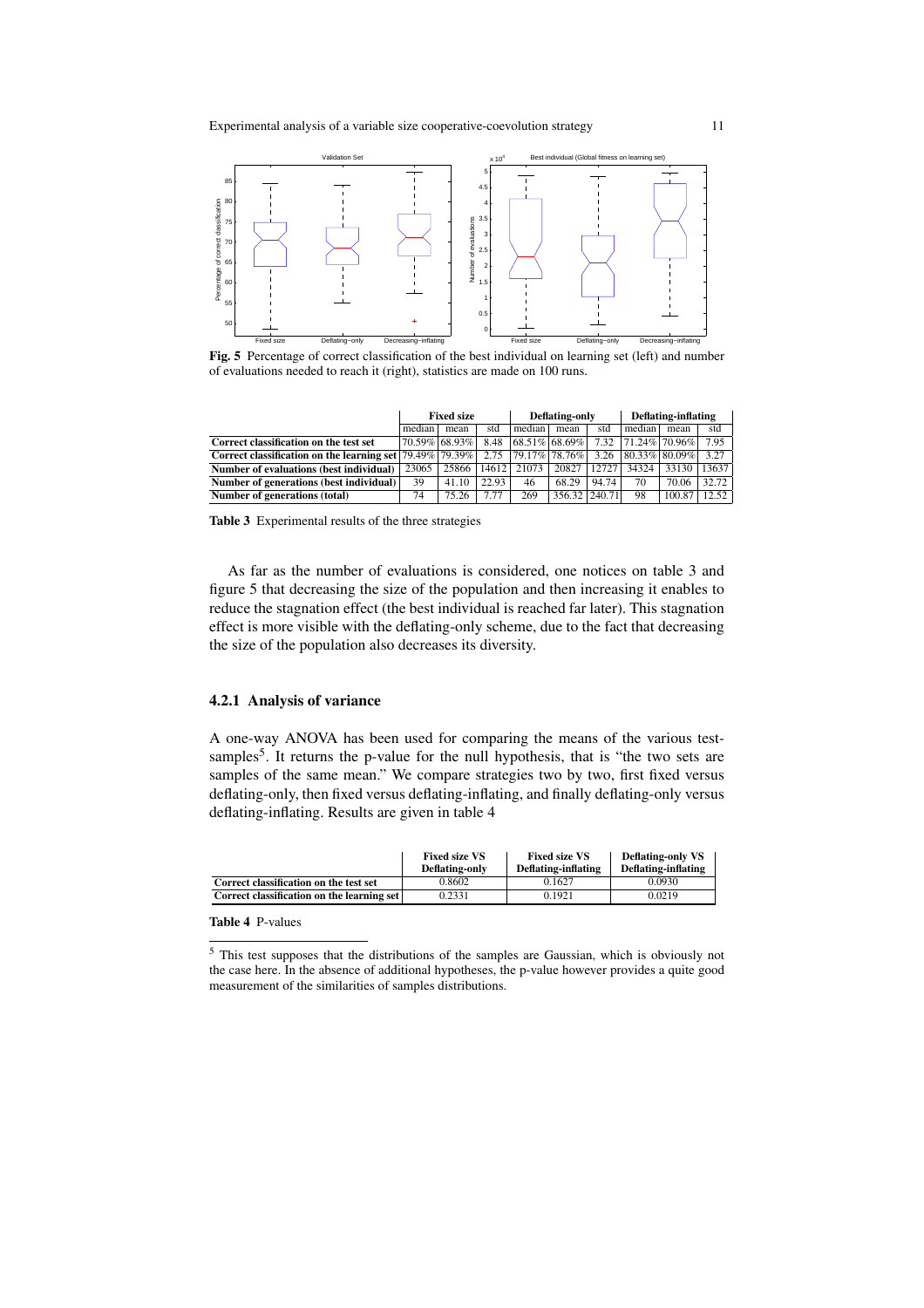A large p-value (close to 1) corresponds to a high probability of having two samples of the same mean. This is the case for the classification on the test set for the fixed size and deflating-only schemes. While deflating-only and deflating-inflating have much lower p-values, meaning that there is a significant statistical difference.

# 5 Conclusions and future work

This work is a first attempt to manage varying population sizes within a Parisian GP scheme. The results presented above show the effectiveness of the population deflation-inflation scheme in terms of computational gain and quality of results on a real problem. The deflating scheme allows to obtain the same result as the fixedsize population strategy, but using less fitness evaluations. The deflating-inflating strategy improves the quality of results for the same number of fitness evaluations as the fixed-size strategy.

In general the development of a monopopulation cooperative-coevolution GP scheme is very attractive as it allows to evolve simpler structures during less generations, and yield results that are usually easier to interpret. However, as one "Parisian" generation necessitates more complex operations, one must carefully consider the global gain of such a procedure (in terms of fitness evaluation or even global computation time). The implementation of a population deflating-inflating scheme is another way to spare computational power, as it allows to avoid redundancy while regularly renewing population diversity.

More generally, the deflation-inflation scheme has two major characteristics: a clusterisation-based redundancy pruning and a selective inflation, which tries to maintain limited-size clusters with low complexity individuals. These two concurrent mechanisms tends to better maintain low complexity individuals as well as genetic diversity. These characteristics may actually be transposed to classical GP or EAs, in particular to limit GP-bloat effects.

Further work on this topic will also be devoted to the development of the Parisian deflation-inflation scheme to more complex problems related to agrifood process modeling within the INCALIN project.

## **References**

- 1. O. Barrière, E. Lutton, C. Baudrit, M. Sicard, B. Pinaud, N. Perrot. Modeling human expertise on a cheese ripening industrial process using GP. 10th International Conference on Parallel Problem Solving From Nature, PPSN 2008, Dortmund, Germany, September 13-17, 2008.
- 2. D. Barile, J.D. Coisson, M. Arlorio and M. Rinaldi, Identification of production area of Ossolano Italian cheese with chemometric complex aproach, *Food Control*, Volume 17, Issue 3, March 2006, Pages 197-206.
- 3. J. Bongard, H. Lipson, Active Coevolutionary Learning of Deterministic Finite Automata, Journal of Machine Learning Research 6, pp 1651-1678, 2005.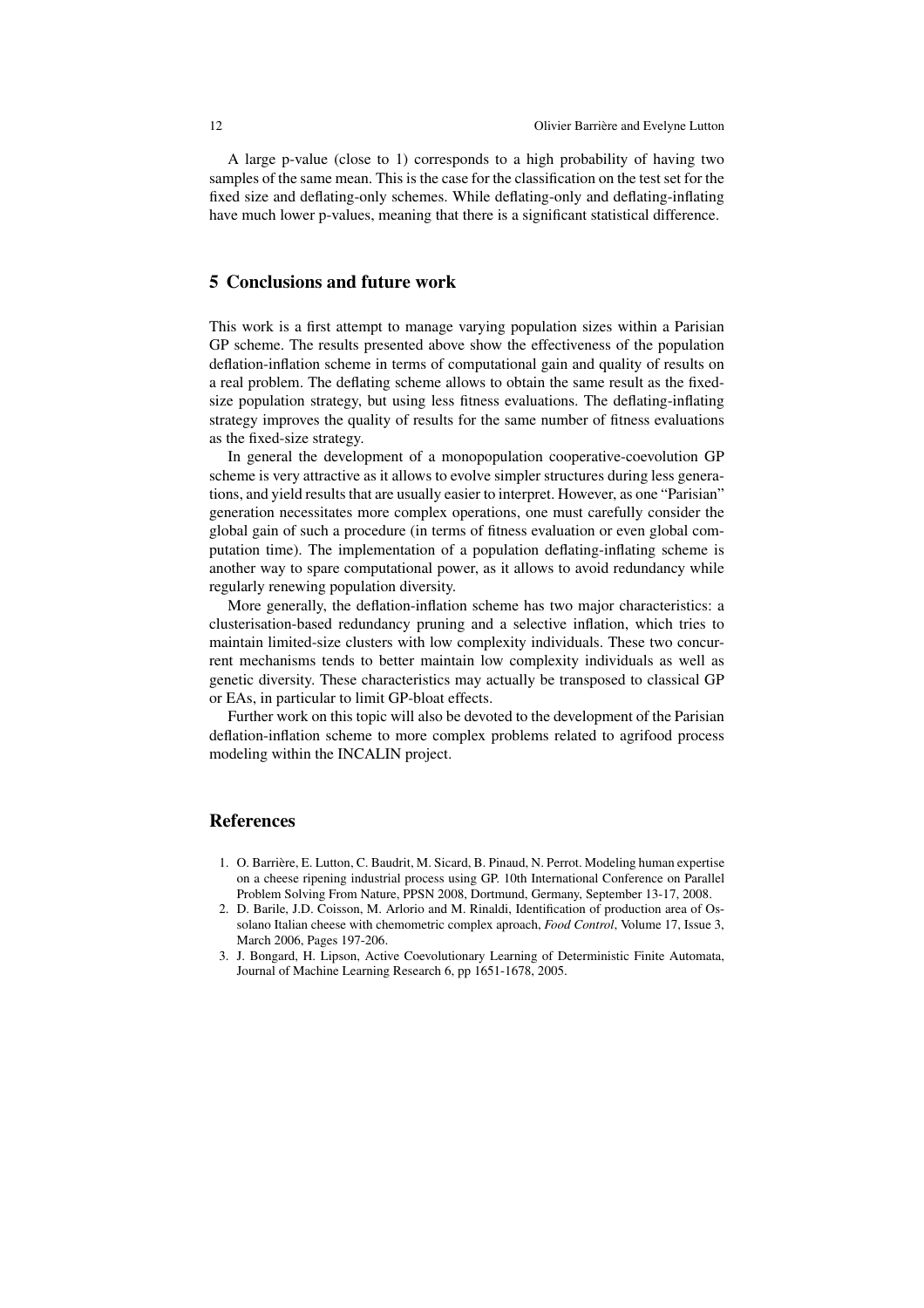Experimental analysis of a variable size cooperative-coevolution strategy 13

- 4. A. Bucci and J. B. Pollack, On identifying global optima in cooperative coevolution, GECCO '05: Proceedings of the 2005 conference on Genetic and evolutionary, Washington DC, USA, 2005.
- 5. Baudrit, C., Wuillemin, P-H., Sicard, M., Perrot, N., A Dynamic Bayesian Metwork to represent a ripening process of a solf mould cheese. *submitted*.
- 6. Pierre Collet, Evelyne Lutton, Frederic Raynal and Marc Schoenauer Polar IFS + Parisian Genetic Programming = Efficient IFS Inverse Problem Solving, *In Genetic Programming and Evolvable Machines Journal*, Volume 1, Issue 4, pp. 339-361, October, 2000.
- 7. L. Davis, Adapting Operators Probabilities in Genetic Algorithms. 3rd ICGA conference, 1989, Morgan-Kaufmann pp 61-69.
- 8. Kalyanmoy Deb and David E. Goldberg. An investigation of niche and species formation in genetic function optimization. In *Proceedings of the third Conference on Genetic Algorithms*, pages 42–50, 1989.
- 9. E. D. de Jong, K. O. Stanley and R. P. Wiegand, Introductory tutorial on coevolution, ECCO '07: Proceedings of the 2007 GECCO conference companion on Genetic and evolutionary computation, London, United Kingdom, 2007.
- 10. A. E. Eiben, E. Marchiori, V. A. Valkò, Evolutionary algorithms with on-the-fly population size adjustment, Parallel Problem Solving from Nature PPSN VIII, LNCS 3242, 2004
- 11. David I. Ellis, David Broadhurst and Royston Goodacre, Rapid and quantitative detection of the microbial spoilage of beef by Fourier transform infrared spectroscopy and machine learning, *Analytica Chimica Acta*, Volume 514, Issue 2, 1 July 2004, Pages 193-201
- 12. Sara Silva, GPLAB A Genetic Programming Toolbox for MATLAB, http://gplab.sourceforge.net/
- 13. Ioannou, I. and Mauris, G. and Trystram, G. and Perrot, N. Back-propagation of imprecision in a cheese ripening fuzzy model based on human sensory evaluations. *Fuzzy Sets And Systems*, vol. 157, 1179–1187, 2006.
- 14. Jimenez-Marquez, S. A. and Thibault, J. and Lacroix, C. Prediction of moisture in cheese of commercial production using neural networks. *Int. Dairy J.*, vol. 15, 1156–1174, 2005.
- 15. F. G. Lobo, A review of adaptive population sizing schemes in genetic algorithms, In Proceedings of the 2005 Workshop on Parameter Setting in Genetic and Evolutionary Algorithms (PSGEA 2005), part of GECCO 2005.
- 16. Leclercq-Perlat, M.N., Picque, D., Riahi, H., and Corrieu, G. Microbiological and Biochemical Aspects of Camembert-type Cheeses Depend on Atmospheric Composition in the Ripening Chamber. *J. Dairy Sci*, (89), pp. 3260-3273, 2006..
- 17. Leclercq-Perlat, M.N., Buono, F., Lambert, D., Latrille, E., Spinnler, H.E., and Corrieu, G. Controlled production of Camembert-type cheeses. Part I: Microbiological and physicochemical evolutions. *J. Dairy Res.*, (71), pp. 346-354, 2004.
- 18. Gabriela Ochoa, Evelyne Lutton and Edmund Burke, Cooperative Royal Road Functions, *In Evolution Artificielle*, Tours, France, October 29-31, 2007.
- 19. L. Panait, S. Luke and J. F. Harrison, Archive-based cooperative coevolutionary algorithms, GECCO '06: Proceedings of the 8th annual conference on Genetic and evolutionary computation, Seattle, Washington, USA, 2006.
- 20. Bruno Pinaud, Cédric Baudrit, Mariette Sicard, Pierre-Henri Wuillemin, Nathalie Perrot, Validation et enrichissement interactifs d'un apprentissage automatique des paramètres d'un réseau bayésien dynamique appliqué aux procédés alimentaires, *Journées Francophone sur les Réseaux Bayésiens*, Lyon, France (2008).
- 21. E. Popovici and K. De Jong, The Effects of Interaction Frequency on the Optimization Performance of Cooperative Coevolution. In Proceedings of Genetic and Evolutionary Computation Conference, GECCO 2006.
- 22. Riahi, M. H. and Trelea, I. C. and Leclercq-Perlat, M. N. and Picque, D. and Corrieu, G. Model for changes in weight and dry matter during the ripening of a smear soft cheese under controlled temperature and relative humidity. *International Dairy Journal*, 17, 946–953, 2007.